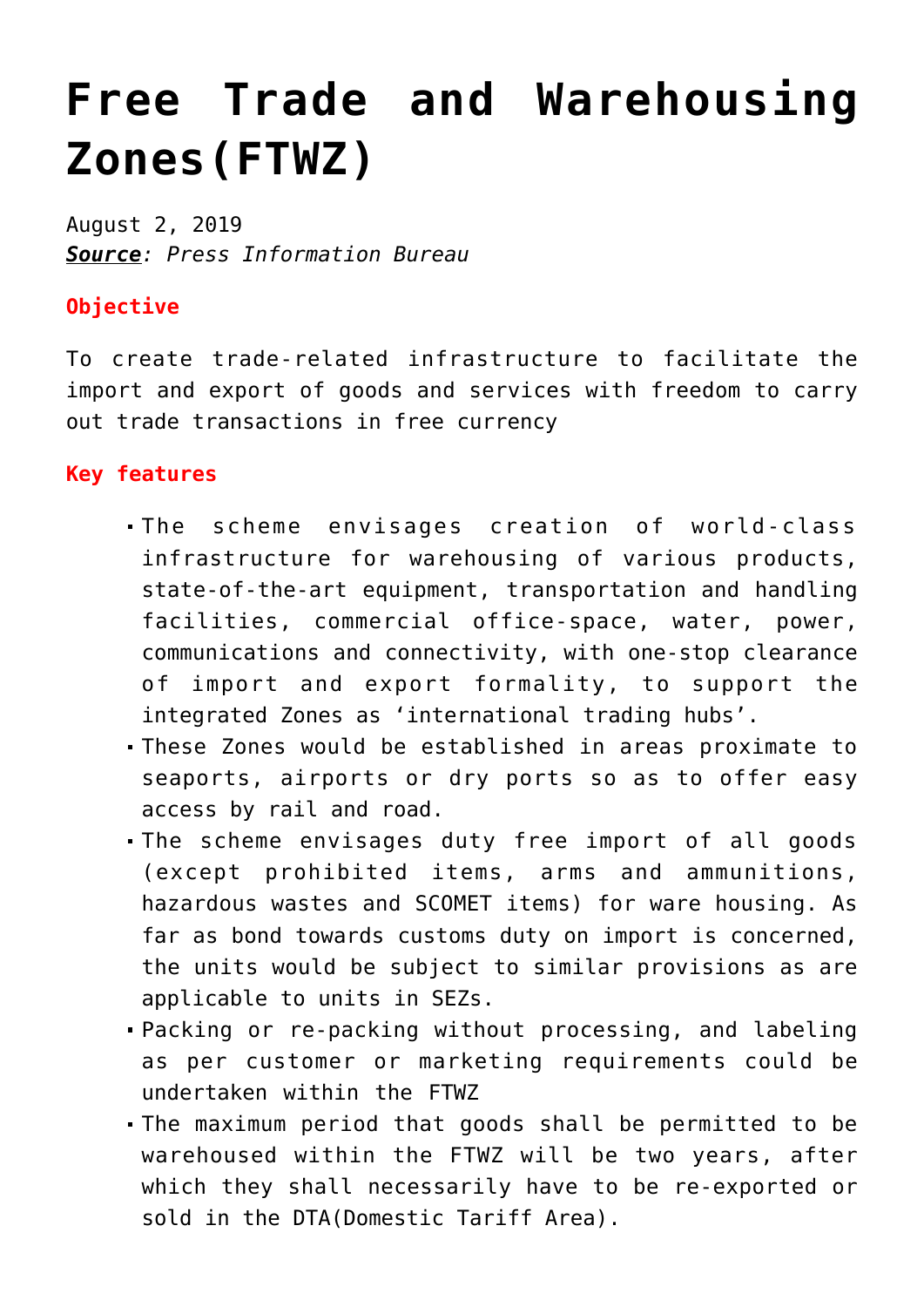The Free Trade & Warehousing Zones (FTWZ) shall be a special category of Special Economic Zones with a focus on trading and warehousing.

## **Free Trade and Warehousing Zones SEZs in India**

There are 8 approved Free Trade and Warehousing Zones (FTWZs) in India. Out of eight FTWZs, four have been notified. Out of 4 notified FTWZs, 3 are operational. They are;

| <b>SL</b><br>No. | Name of the<br>developer                                             | location                                                             | <b>SEZ status</b>    |
|------------------|----------------------------------------------------------------------|----------------------------------------------------------------------|----------------------|
| $\mathbf 1$      | Arshiya<br>International<br>Limited                                  | Taluka Panvel,<br>District Raigad,<br>Maharashtra                    | Notified/Operational |
| 2                | J. Matadee<br>Free<br>Trade Zone<br>Private Limited                  | Sriperumbudur<br>Taluk,<br>Kancheepuram<br>District, Tamil<br>Nadu   | Notified/Operational |
| 3                | Arshiya Northern<br>FTWZ Limited                                     | Moujpur,<br>Bulandshar,<br>Uttar Pradesh                             | Notified/Operational |
| 4                | Arshiya<br>International<br>Ltd.                                     | Taluka &<br>District Nagpur,<br>Maharashtra                          | Notified             |
| 5                | Lepakshi<br>Knowledge Hub<br>Private Limited                         | Chillamaturu<br>Mandal,<br>Ananthapur<br>District, Andhra<br>Pradesh | Formal Approval      |
| 6                | ISPRL FTWZ Padur<br>(Indian Strategic<br>Petroleum<br>Reserves Ltd.) | Padur, Karnataka                                                     | Formal Approval      |